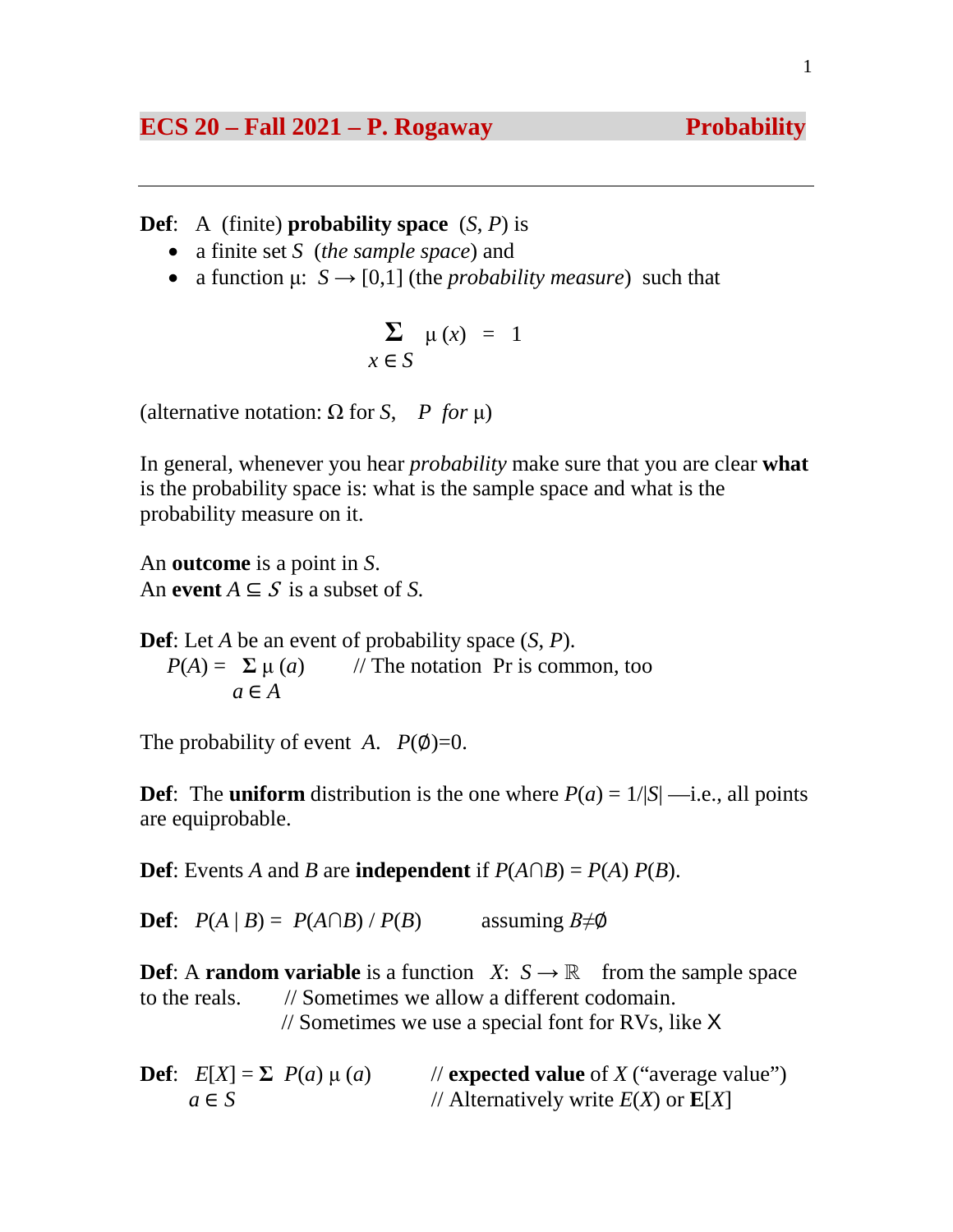**Conditional probability:** Used to capture prior knowledge. **Def**:  $P(A | B) = P(A \cap B) / P(B)$ . *This requires*  $B \neq \emptyset$ !

#### **Propositions**:

- $-P(\emptyset) = 0$  and  $P(S) = 1$  (by definition)
- $P(A) + P(A^c) = 1$ , or  $P(A) = 1 P(A^c)$ 
	- If *A* and *B* are disjoint events (that is, disjoint sets) then  $P(A \cup B) = P(A) + P(B)$
	- **Sum bound:**  $P(A \cup B) \leq P(A) + P(B)$
	- **Principle of inclusion-exclusion:** *P*(*A* ∪ *B*) = *P*(*A*) + *P*(*B*) - *P*(*A*∩*B*)
	- *-*  $P(A) = P(A | B) P(B) + P(A | B^c) P(B^c)$
	- $\mathbf{E}(X+Y) = \mathbf{E}(X) + \mathbf{E}(Y)$  // expectation is linear.

#### **Dice**

 The singular, the students assure me, is *die*. Just like the singular of *mice* and *mie*.

Let's identify the probability spaces involved.

• You roll a fair die one time:  $S = \{1,2,3,4,5,6\}$  $\mu(1) = \mu(2) = ... = \mu(6)=1/6$ 

> "you roll an even number" is an event. Event is  $A = \{2, 4, 6\}$ .  $P(A) = 3 * (1/6) = 1/2$ .

• Pair of dice. You roll a pair of dice. The die are distinct.  $S = \{1,2,3,4,5,6\} \times \{1,2,3,4,5,6\}$  $\mu((a, b)) = 1/36$  for all  $(a, b) \in S$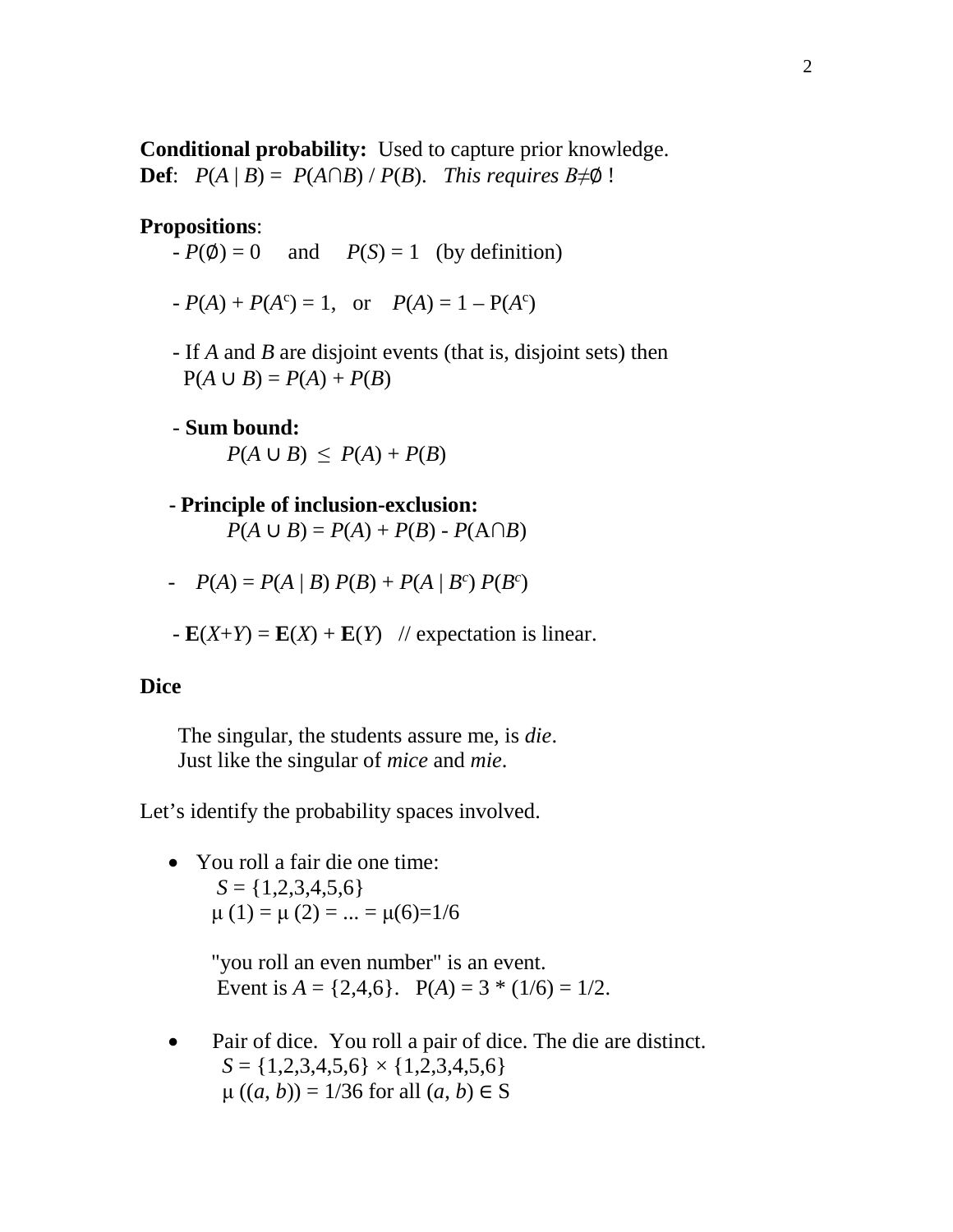Illustrate independence.

*P*(left die even and right die even) = *P*(left die even) P(right die even)  $=(1/2) (1/2) = 1/4$ 

**Problem 1.** You role a pair of dice, what's the probability of rolling an "8"?

Event  $E = \{(2,6), (3,5), (4,4), (5,3), (6,2)\}\$  $P(E) = 5/36$ 

Be careful:  $P(E) = |E|/|S|$  only if we are assuming the uniform distribution.

**Problem 2.** Your roll a pair of dice. What's the chance of rolling an "8" if I tell you that both numbers came out even? [in Monday's class we did sum of numbers was even]

**Method 1**: Imagine the new probability space:

 $(2,2), (2,4), (2,6), (4,2), (4,4), (4,6), (6,2), (6,4), (6,6)$ <br>\*\*\*<br>\*\*\* \*\*\* \*\*\*

So probability is  $3/9 = 1/3$ 

**Method 2**: A little more mechanically

 $A =$ "rolled an  $8"$  $B =$  "both die are even"

$$
P(A | B) = P(A \cap B) / P(B)
$$
  
= (3/36) / (9/36) = 1/3

# **Poker examples**

**Problem 3.** What's the probability space and probability measure for dealing a poker hand?

Sample space has  $|S| = C(52,5)$  We can regard the points of *S* as 5-elements subsets of Cards =  $\{2,3,4,5,6,7,8,9,J,Q,K,A\}$  x  $\{c,d,h,s\}$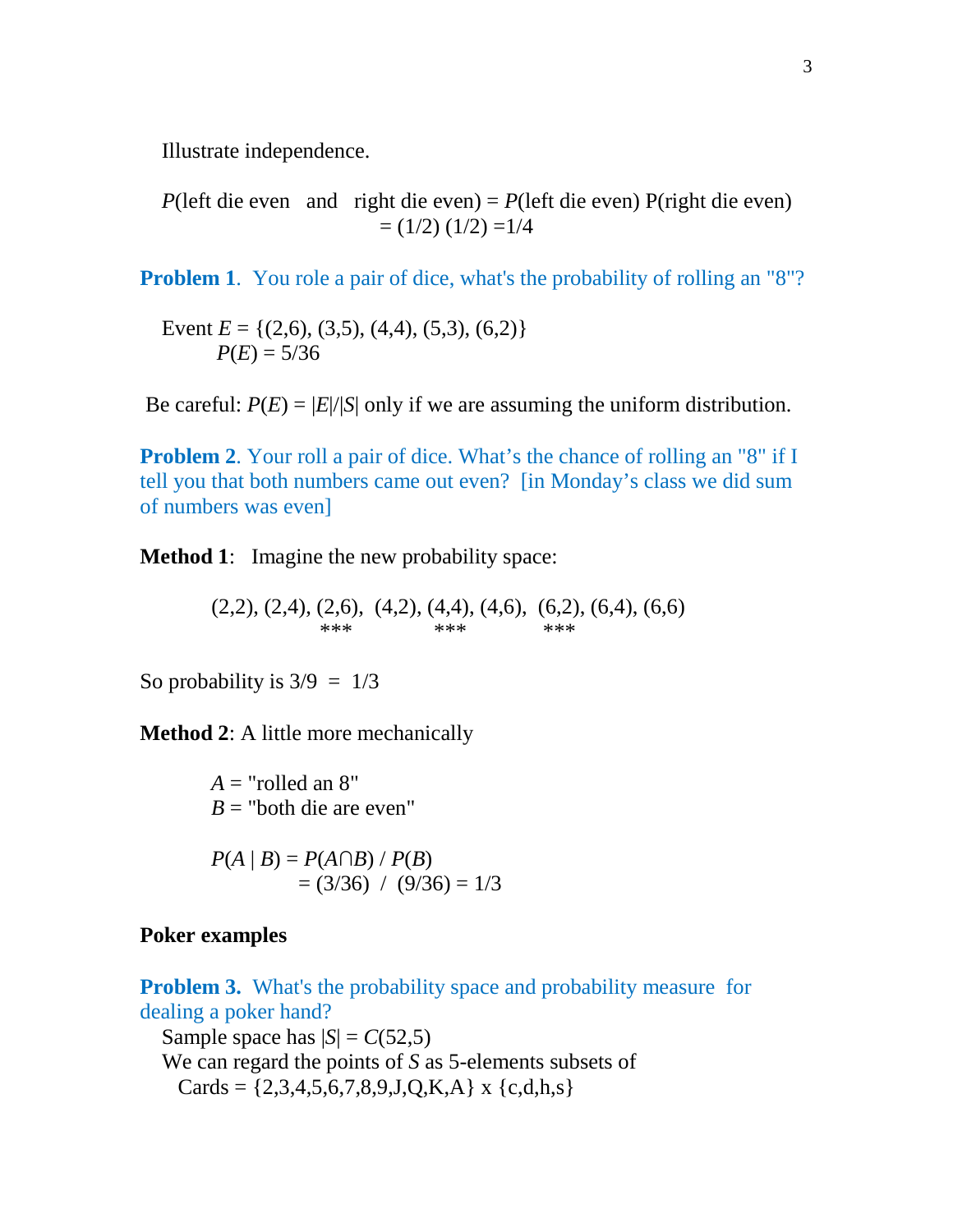Probability measure is uniform:  $\mu(a) = 1/|S|$ .

## **Fair coin**

**Problem 4.** You flip a fair coin 100 times. What is the probability space and probability measure?  $S = \{0,1\}^{100}$  $μ$  (*a*) = 2<sup>-100</sup> for all *a* ∈ *S*.

**Problem 5.** You flip a coin 100 times. What is the chance of getting exactly 50 out of the 100 coin flips land heads?

 $P(50 \text{Heads}) = C(100,50) / 2^{100} \approx 0.07959$ 

 $P(51 \text{Heads}) = C(100,51) / 2^{100} \approx 0.07803$ 

## **Biased coin**

Now, what if the coin is biased? Say that the coin lands **heads** with probability  $p = .51$  and **tails** with probability  $1 - p = .49$ . each flip independent of the rest.

**Problem 6.** You flip a coin 100 times. The (unfair) coin lands heads a fraction  $p = 0.51$  of the time. Now what's the chance of getting 50 heads? 51 heads?

 $S = \{0,1\}^{100}$  (same as before, but now)

$$
\mu(x) = p^{\#1(x)} (1-p)^{\#0(x)}
$$

where  $\#1(x)$  = number of 1-bits in the string x and  $#0(x)$  = the number of 0-bits in the string x.

What's the probability of 50 and 51 heads now?

 $P(50 \text{Heads}) = C (100,50) (0.51^{50}) (0.49^{50}) \approx 0.07801$  $P(51 \text{Heads}) = C(100,51) (.51^{51})(0.49^{49}) \approx 0.07906$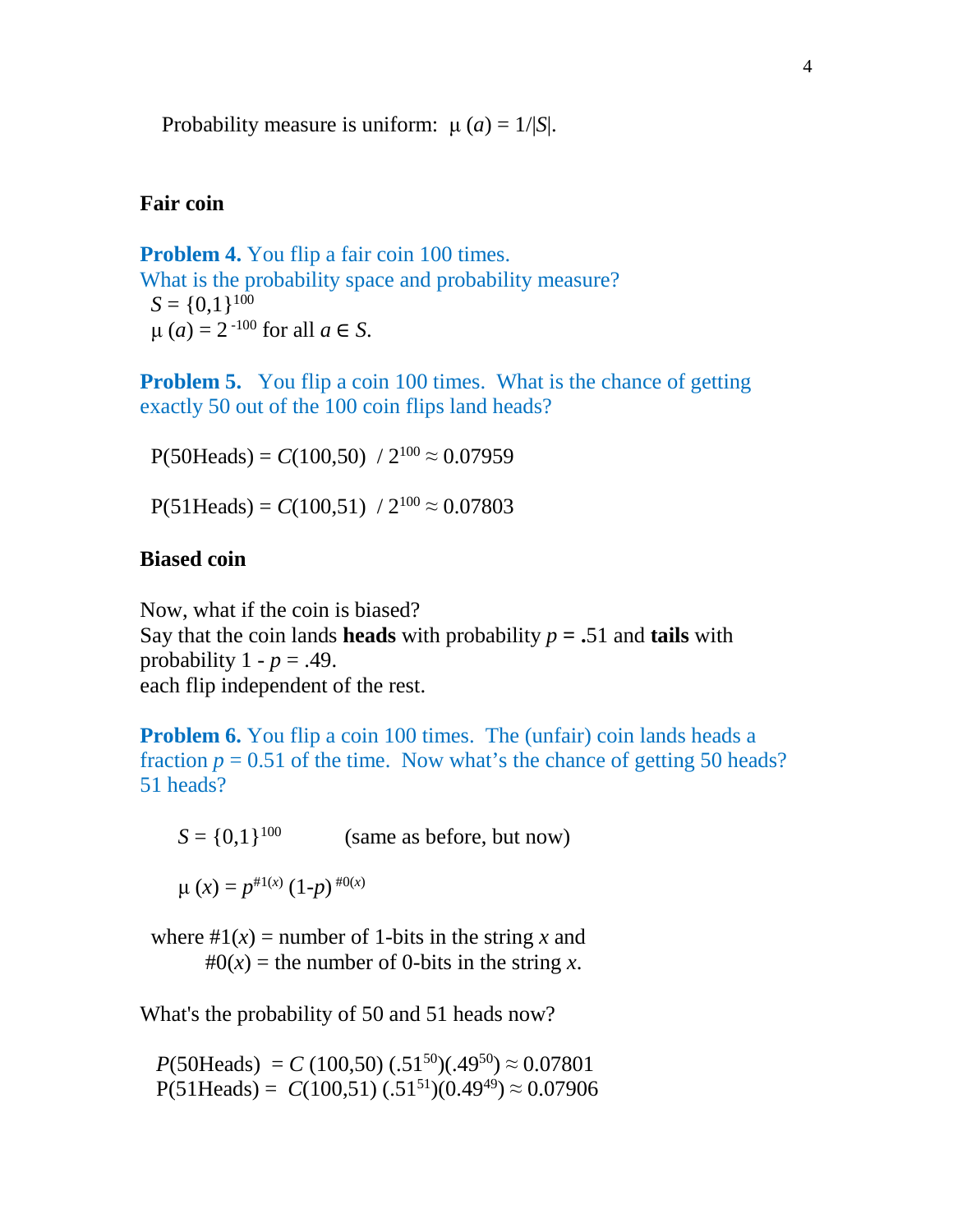Makes sense -- 51 heads should now be the most likely number, and things should fall off from there. Before, 50 heads was the most likely outcome.

#### **Expectations**

Again:

**Def**: A **random variable** is a function *X*:  $S \rightarrow \mathbb{R}$  from the sample space to the reals. // Sometimes we allow a different codomain. // Sometimes we use a special font for RVs, like X

**Def**:  $E[X] = \sum P(a) \mu(a)$  // **expected value** of *X* ("average value")  $a \in S$  // Alternatively write  $E(X)$  or  $E[X]$ 

**Problem 7.** A standardized multiple choice test with 5 answers per question takes off ¼ point for each wrong answer, gives 1 points for each right question. Maples guesses on question 5. What is her expected score on the problem?

**Problem 8.** Alice rolls a die. What do you expect the square of her roll to be?

Could be 1 .... could be a 36.

Definition: *E* [*X*] = **Σ** *X*(*a*) μ(*a*)

$$
a \quad a
$$

So, in this problem,  $E[X] = 1(1/6) + 2^2(1/6) + 3^2(1/6) + ... + 6^2(1/6)$  $= 1/6(1+4+9+15+25+36)$  $= 91/6$  $\approx 15.2$ 

Conditional probability uses:  $P(A | B) = P(A \cap B) / P(B)$  assuming  $B \neq \emptyset$ 

**Proposition**:  $P(A) = P(A | B) P(B) + P(A | B^c) P(B^c)$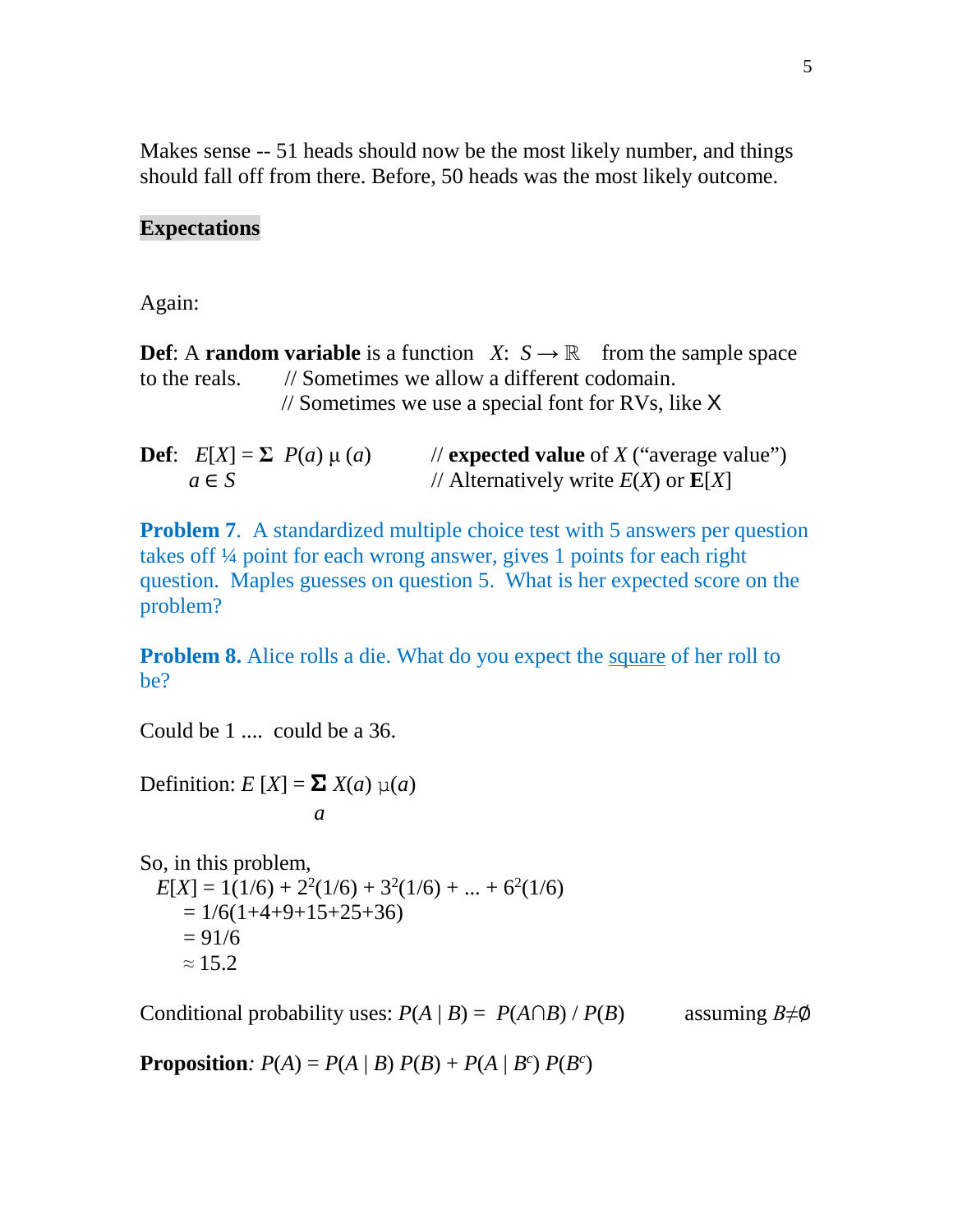$$
P(A \cap B) \qquad P(A \cap B^c) \qquad P(B) \qquad + \qquad P(B^c) \qquad P(B^c) \qquad P(B^c)
$$

## **Birthday phenomenon**

 $= 0.507$ 

*n*=23 people gather in a room. What's the chance that some two have the same birthday? Assume nobody born 2/29, all other birthdays equiprobable.  $S = [1..365]^{23}$  **Named events:**  $D_1$  = entire sample space  $D_2$  = people 1,2 have distinct birthdays  $D_3$  = people 1,2,3 have distinct birthdays …  $D_{23}$  = people 1, 2, ..., 23 have distinct birthdays  $C_{23}$  = some two people among 1, 2, ..., 23 have the same birthdays  $P [ D_{23}] = P [ D_{23} | D_{22}] P [ D_{22}] + P [ D_{23} + D_{22}] P [ D_{23}]$  $= P[D_{23} | D_{22}] P[D_{22} | D_{21}]$  $= P[D_{23} | D_{22}] P[D_{22} | D_{21}] P[D_{21} | D_{20}]$  …  $= P[D_{23} | D_{22}] P[D_{22} | D_{21}] ... P[D_2 | D_1]$  $= (1 - 22/365)(1 - 21/365) \dots (1 - 1/365) 1$  343 344 345 365  $=$  ---- ---- ---- … ---- 365 365 365 365  $=(1/365)^{23}$  (365 364 ... 343)  $\approx 0.493$  $P(C_{23}) = 1 - Pr(D_{23})$  $= 1 - (1 - 1/365)(1 - 2/365) \dots (1 - 22/365)$  $\approx$  1 – 0.493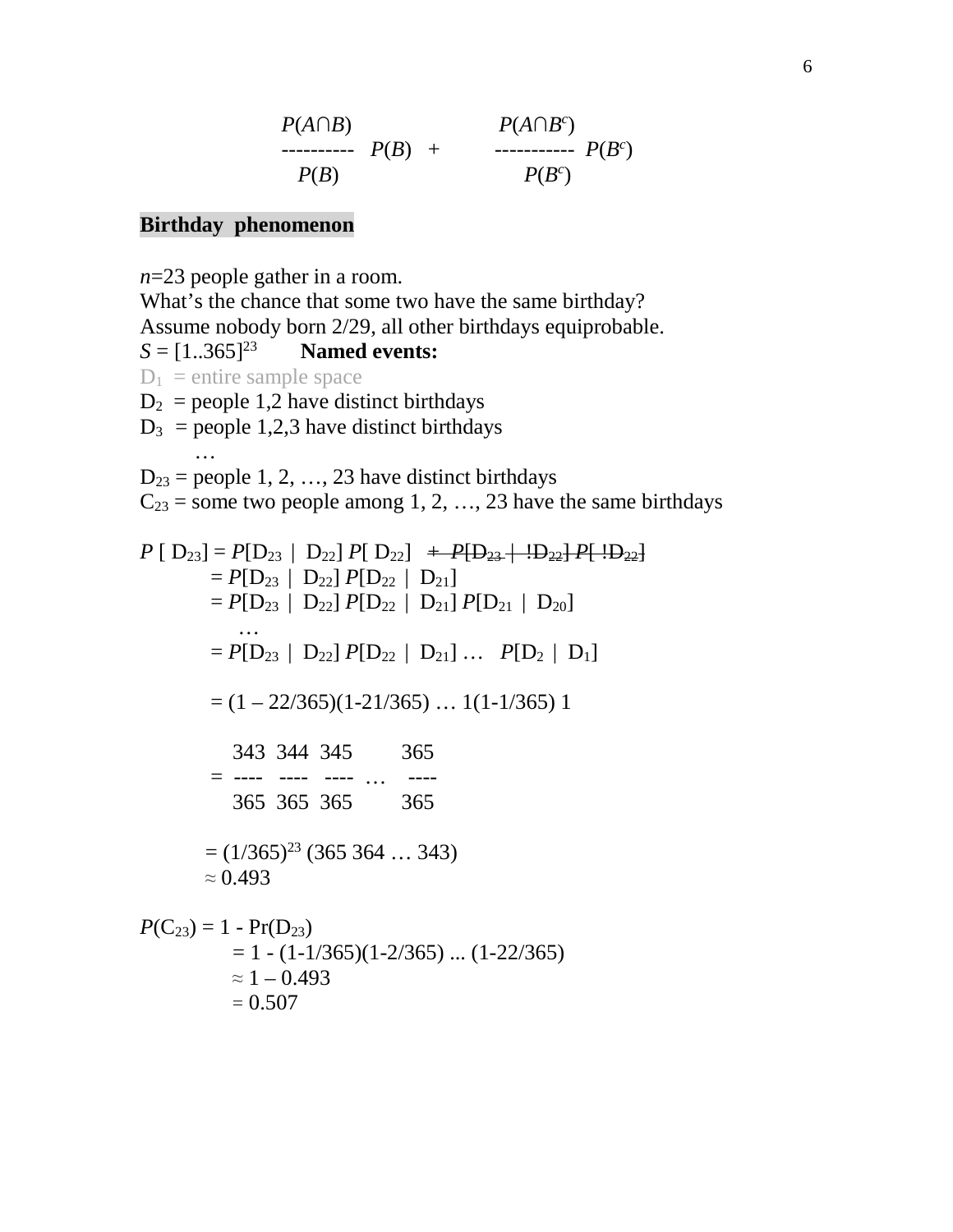# **Monty Hall Problem**

*Let's make a Deal* (1963-1968)



| bad | bad | good |
|-----|-----|------|
|     |     |      |
|     |     |      |

A good prize is hidden behind a random curtain/door (junk, "zonk", behind the other two).

You choose an arbitrary door. The host opens one of the unselected doors that does NOT contain the good prize. Should you switch to the other door?

 loc of good prize which unselected door to open if host must choose  $S = \{1, 2, 3\} \times \{0, 1\}$  not really relevant

 $WIN =$  event that the contestant gets the good prize

Strategy STICK: choose door 1 and stick with it: *P* (WIN)=1/3

Strategy SWITCH: choose door 1 and then switch (always) when offered a chance.